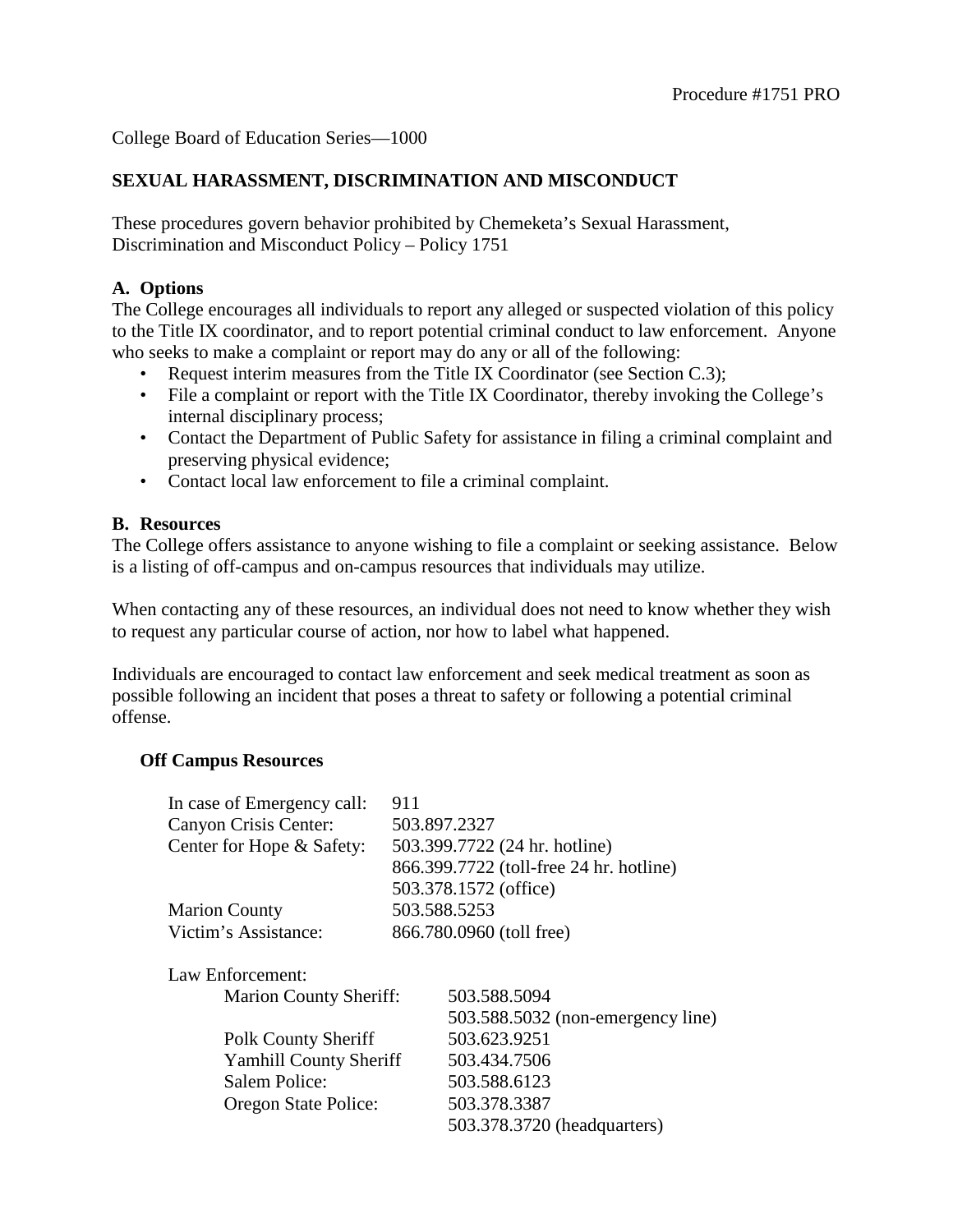## **SEXUAL HARASSMENT, DISCRIMINATION AND MISCONDUCT**

Stalking or Restraining Order: (first contact Marion County Sheriff's Office 503.588.5094) Marion County Courthouse 100 High St. NE Salem, OR 503.588.5105

**On Campus Resources**

Title IX Coordinator Vivi Caleffi Pritchard Building 2, Room 214F

Deputy Coordinators Heather McDaniel (Employees) Jon Mathis (Students)

### **On-Campus – Confidential Resources**

These individuals are not required to disclose information reported to them relative to this policy. Information shared with them is kept strictly confidential and nothing will be shared without your permission, except in rare, extreme circumstances, including imminent risk of harm to self or others.

Campus Advocates: Contact Counseling Services Building 2, Room 115

## **C. Filing a Complaint or Report with the Title IX Coordinator**

Individuals are encouraged to report any alleged violation of this policy directly to the Title IX Coordinator. Some of the issues that can arise in that process are covered below.

## **1. Request for Confidentiality**

If a complainant self-identifies but asks that his/her name or other identifiable information not be shared with the respondent or that no formal action be taken, the Title IX Coordinator will consider how to proceed, taking into account the complainant's wishes, the College's commitment to provide a safe environment, and the respondent's right to have notice of the allegations. In such circumstances, the Title IX Coordinator may arrange for limited fact-finding by an investigator to better understand the context of the complaint.

#### **2. Timeliness of Complaint**

In order to allow the College to respond promptly and effectively, individuals are encouraged to report any violation as soon as possible. However, complaints and reports may be made at any time without regard to how much time has elapsed since the incident(s) in question.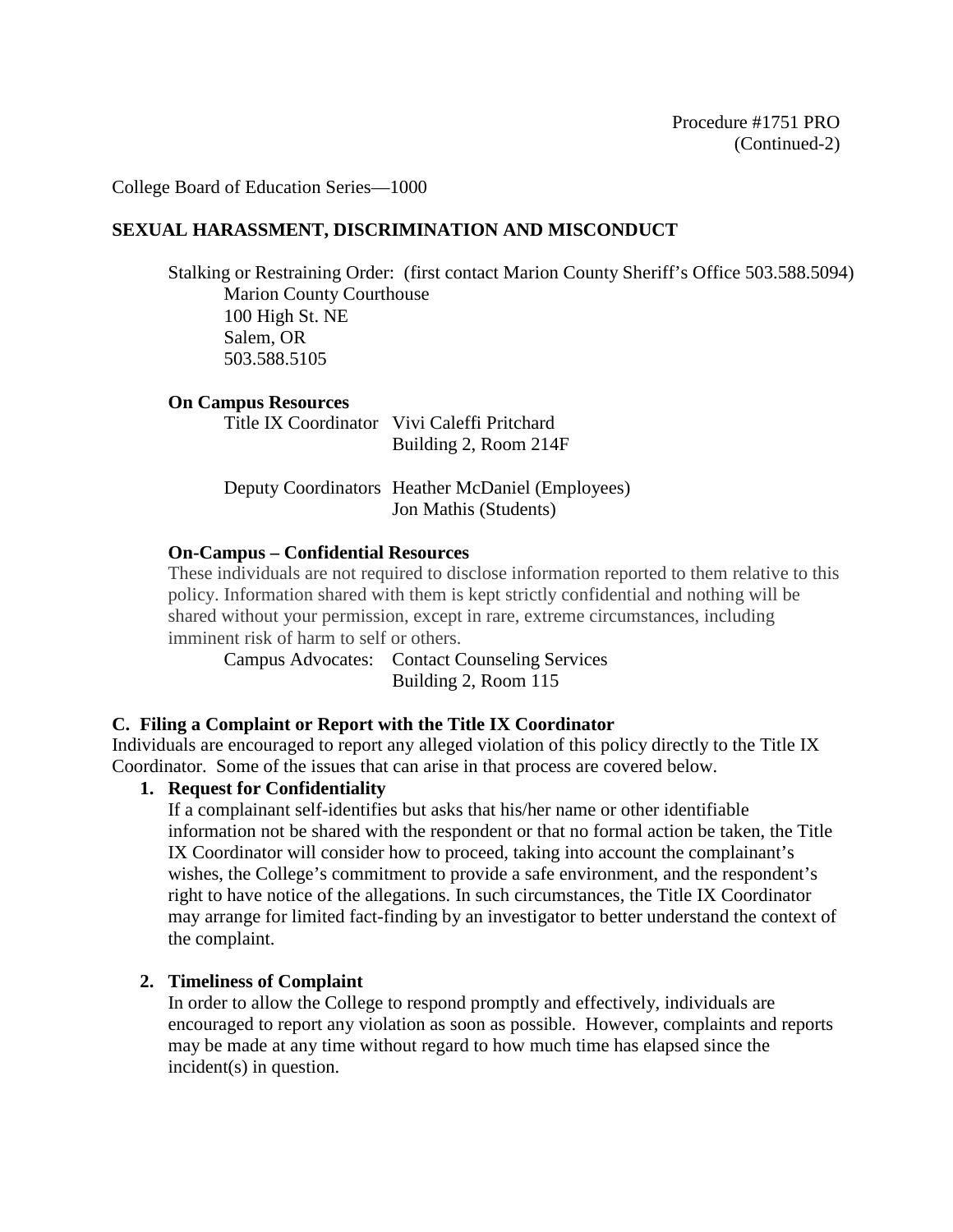# **SEXUAL HARASSMENT, DISCRIMINATION AND MISCONDUCT**

### **3. Interim Measures**

Upon receipt of a complaint or report of a violation of this policy, the College will provide reasonable and appropriate interim measures. The College may provide interim measures regardless of whether the complainant seeks formal disciplinary action.

Interim measures may include:

- 1. Access to counseling services and assistance in arranging an initial appointment;
- 2. Rescheduling of exams and assignments;
- 3. Change in class schedule, including the ability to transfer course sections or withdraw from a course;
- 4. Change in work schedule or job assignment;
- 5. Change in housing;
- 6. Providing medical services;
- 7. Imposition of an on-campus "no contact order," an administrative remedy designed to curtail contact and communications between two or more individuals; and/or
- 8. Any other remedy that can be used to achieve the goals of this policy.

Requests for interim measures may be made by or on behalf of the complainant to the Title IX Coordinator. The Title IX Coordinator is responsible for ensuring the implementation of interim measures and coordinating the College's response with the appropriate offices on campus.

All individuals are encouraged to report concerns about the failure of another to abide by any restrictions imposed by an interim measure. The College will take immediate action to enforce a previously implemented measure and disciplinary penalties can be imposed for failing to abide by a College-imposed measure.

## **4. Anonymous Reporting**

When the College receives a complaint where the person making the complaint does not identify herself/himself, it will attempt to investigate the complaint based on the information provided in the complaint and will determine how best to proceed. In such circumstances, the Title IX Coordinator may arrange for limited fact-finding by an investigator to better understand the context of the complaint.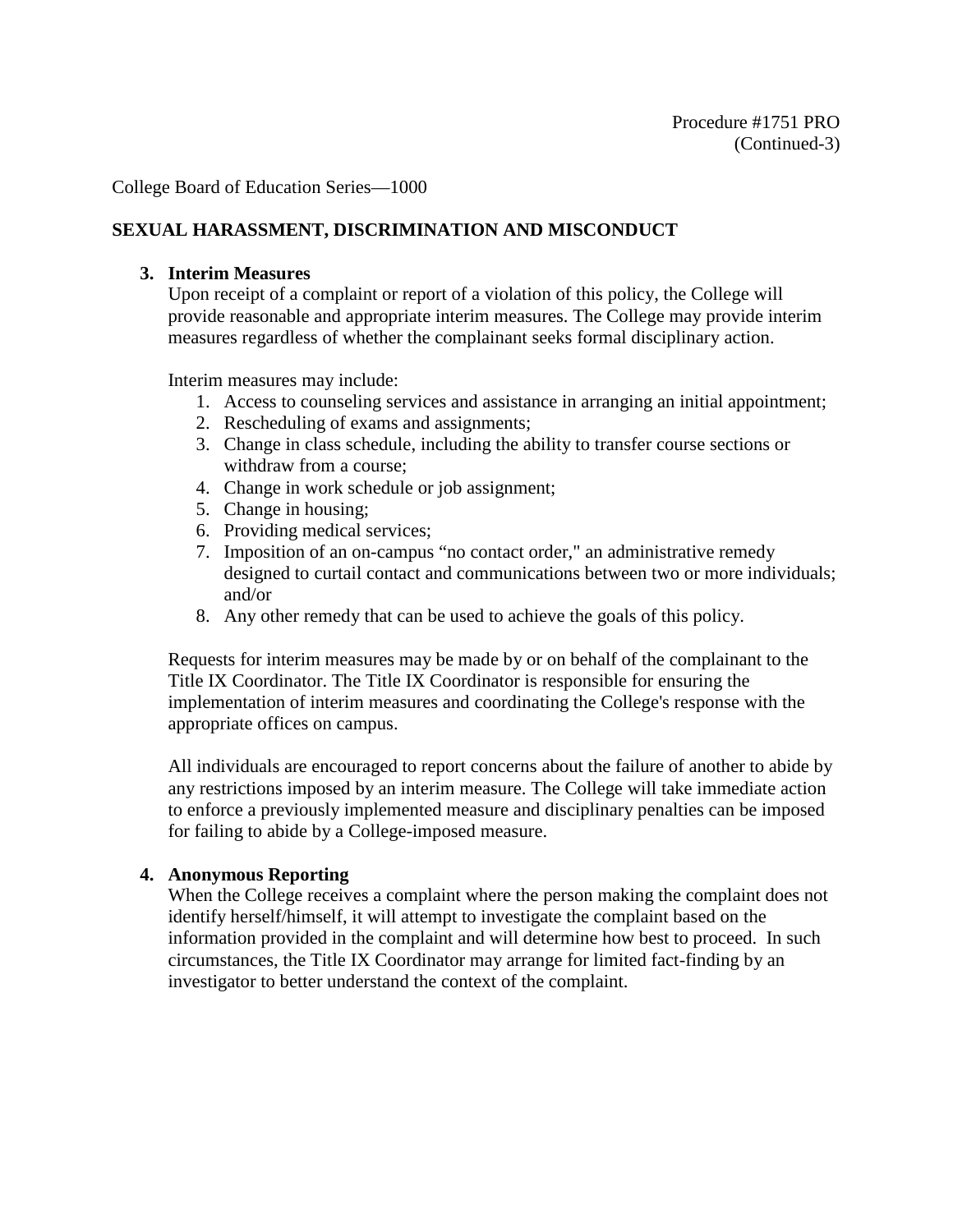# **SEXUAL HARASSMENT, DISCRIMINATION AND MISCONDUCT**

## **D. Investigations and Disciplinary Procedures**

The College is committed to providing a prompt and impartial investigation of alleged violations of this policy. During the investigative process, both parties (complainant and respondent) have equivalent rights, including the opportunity to present evidence, to be accompanied by an adviser of their choice, and to appeal the decisions. The College will concurrently provide both parties with written notification of the outcome of the process and any appeal.

## **1. Responsibility to Investigate**

In order to protect the safety of the campus community, the College may investigate allegations of violations of this policy even absent the filing of a formal complaint or report, or if a complaint or report has been withdrawn. The College may proceed with an investigation even if a complainant specifically requests that the matter not be pursued. In such a circumstance, the College will take into account the complainant's concerns, the best interests of the campus community, fairness to all individuals involved, and the College's obligations under Title IX.

Proceedings under this policy may be carried out prior to, simultaneously with, or following civil or criminal proceedings off campus. Neither a decision by law enforcement regarding prosecution nor the outcome of any criminal proceeding will be considered determinative of whether a violation of this policy has occurred.

## **2. Initial Assessment of Complaints**

The investigative process is initiated when the Title IX Coordinator receives a complaint or report of a violation of this policy. The Title IX Coordinator will conduct an initial assessment. Following the initial assessment, the Title IX Coordinator may take any of the following actions:

- If the Title IX Coordinator determines that the complaint, even if substantiated, would not rise to the level of a policy violation, the Title IX Coordinator may dismiss the complaint.
- If the Title IX Coordinator determines that the complaint is outside the scope of this policy, the Title IX Coordinator may refer the complaint to another office for review.
- If the Title IX Coordinator determines that the complaint or report would, if substantiated, constitute a violation or this policy, the Title IX Coordinator will determine appropriate interim measures and initiate an investigation.

## **3. Timing of Investigations and Any Related Disciplinary Proceedings**

The College will seek to complete the investigation and any resulting disciplinary process within sixty (60) calendar days after receipt of the complaint or report. The College will seek to complete any appeal within fifteen (15) business days after receipt of the appeal or in a timeframe consistent with the applicable collective bargaining agreement.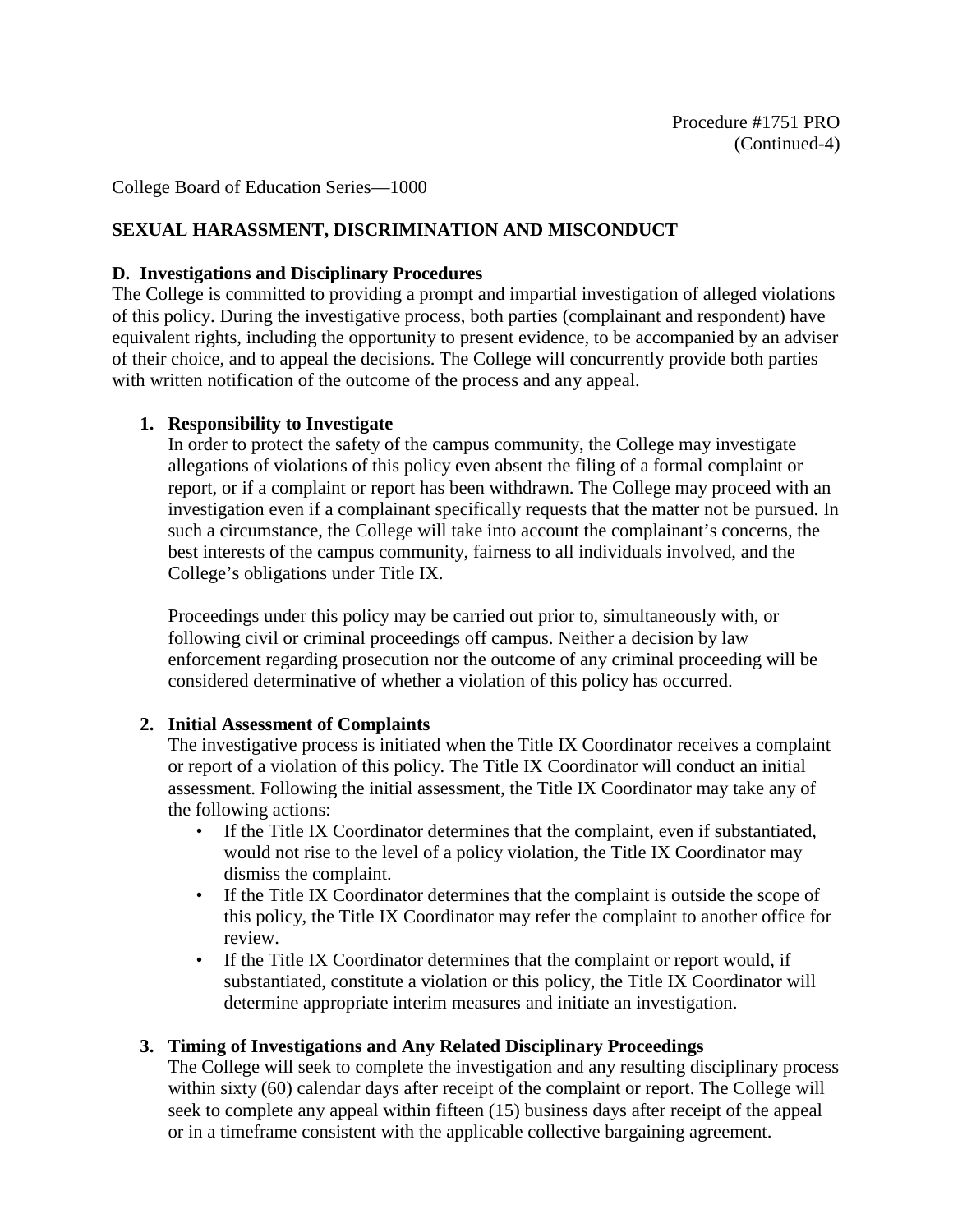## **SEXUAL HARASSMENT, DISCRIMINATION AND MISCONDUCT**

There may be circumstances or contractual rights that require the extension of deadlines for good cause, including extension beyond 60 business days. Deadlines may be extended to ensure the integrity and completeness of the investigation, comply with a request by external law enforcement, accommodate the availability of witnesses, or for other legitimate reasons, including the complexity of the investigation and the severity and extent of the alleged misconduct. The College will notify the parties in writing of any extension of the deadlines and the reason for the extension.

Although cooperation with law enforcement may require the College to temporarily suspend the fact-finding aspect of a Title IX investigation, the College will promptly resume its Title IX investigation as soon as it is notified by the law enforcement agency that the agency has completed the evidence gathering process. The College will not, however, wait for the conclusion of a criminal proceeding to begin its own investigation and, if needed, will take immediate steps to provide interim measures for the complainant.

Timeframes for all phases of the disciplinary process, including the investigation, any related disciplinary proceedings, and any related appeal, apply equally to both complainant and respondent.

#### **4. Cooperation with Investigation and Disciplinary Procedures**

Chemeketa Community College expects all members of the College community to cooperate fully with the investigation and disciplinary procedures. The College recognizes that an individual may be reluctant to participate in the process; nevertheless, any student or employee who refuses to cooperate in an investigation may be subject to discipline.

It is understood that there may be circumstances in which a complainant wishes to limit their participation. The complainant retains this right and will not be subject to discipline, although the College may be obligated to conduct an investigation.

If a respondent chooses not to answer any or all questions in an investigation for any reason, the College process will continue, findings will be reached with respect to the alleged conduct, and the College will issue any discipline, as appropriate. The College will not, however, draw any adverse inference from a respondent's silence.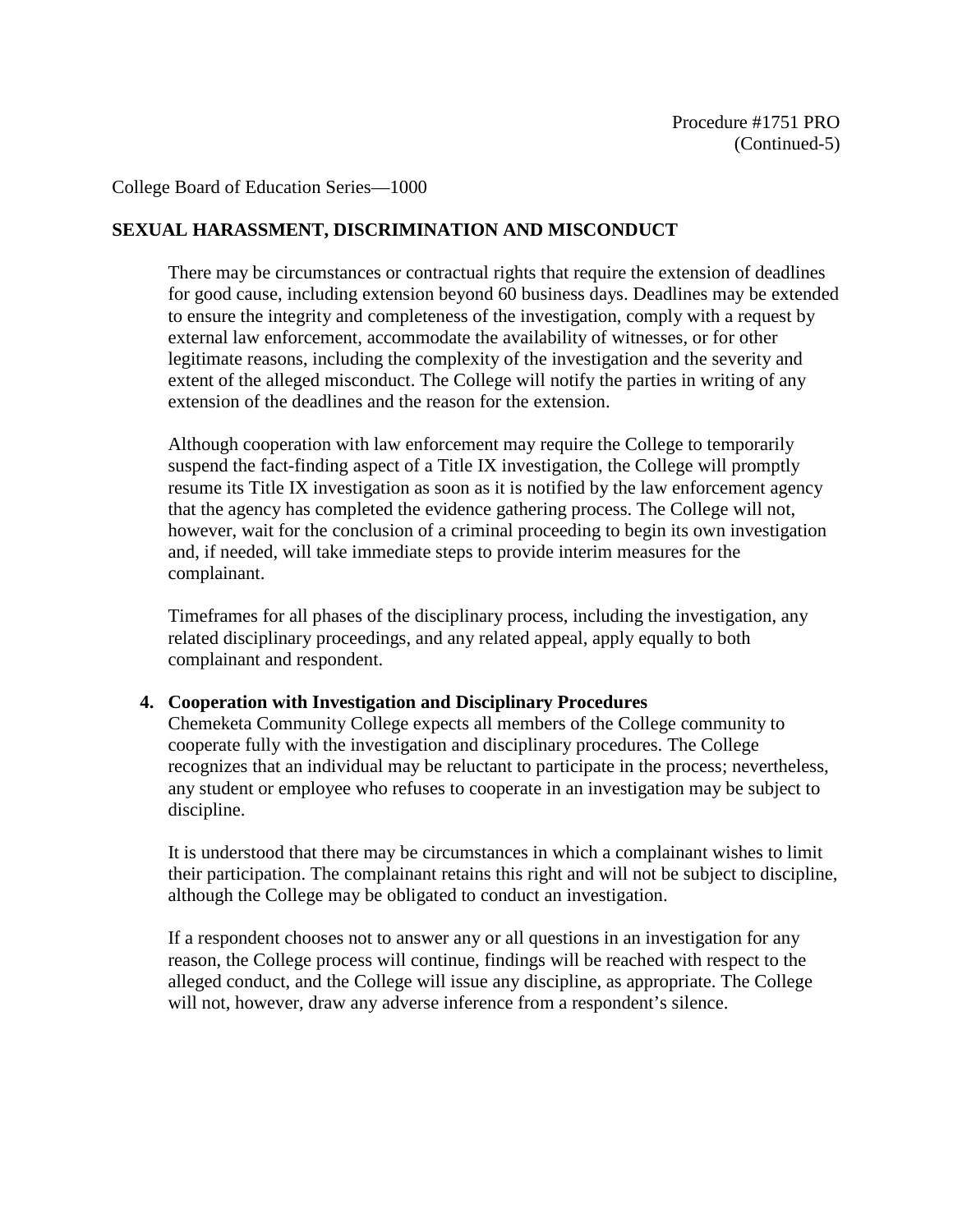## **SEXUAL HARASSMENT, DISCRIMINATION AND MISCONDUCT**

### **5. Sexual History**

The sexual history of the complainant and/or the respondent will generally not be used in determining whether a violation of this policy has occurred. However, in certain circumstances, the sexual history between parties may have limited relevance. For example, if consent is at issue, the sexual history between the parties may be relevant to determining whether consent was sought and given during the incident in question, although it must be remembered that even in the context of a relationship, consent to one sexual act does not constitute consent to another sexual act, and consent on one occasion does not constitute consent on a subsequent occasion. In addition, under very limited circumstances, sexual history may be relevant to explain injury, to provide proof of a pattern, or for another specific question raised by an allegation.

### **6. Consolidation of Investigation**

The Title IX Coordinator has the discretion to consolidate multiple complaints or reports into a single investigation if evidence relevant to one incident might be relevant to the others.

#### **7. Circumstances Relating to Misconduct Affecting Health or Safety**

In connection with this policy, in circumstances seriously affecting the health or wellbeing of any person, or where physical safety is seriously threatened, or where the ability of the College to carry out its essential operations is seriously threatened or impaired, the College may summarily suspend, dismiss, or bar any person from the College.

#### **E. Criminal Complaint to Law Enforcement**

At the complainant's request, the College will assist the complainant in contacting local law enforcement and will cooperate with law enforcement agencies if a complainant decides to pursue the criminal process.

### **F. Investigation, Disciplinary, and Appeal Procedures for Cases When the Respondent Is a Student**

## **1. Investigation and Adjudication**

When the College receives a complaint or report alleging that a student violated this policy, the Title IX Coordinator will work with the Executive Dean of Students to determine if interim measures (see C.3) are appropriate and will implement them. The respondent will be informed of the allegations and the possible disciplinary actions that could result if an investigation determines that a violation of college policy has occurred. The Title IX Coordinator will be responsible for a fair and independent investigation. As part of this investigation, a report will be prepared which will include findings of fact, findings of responsibility, and rationale. Both parties will be given copies of the report.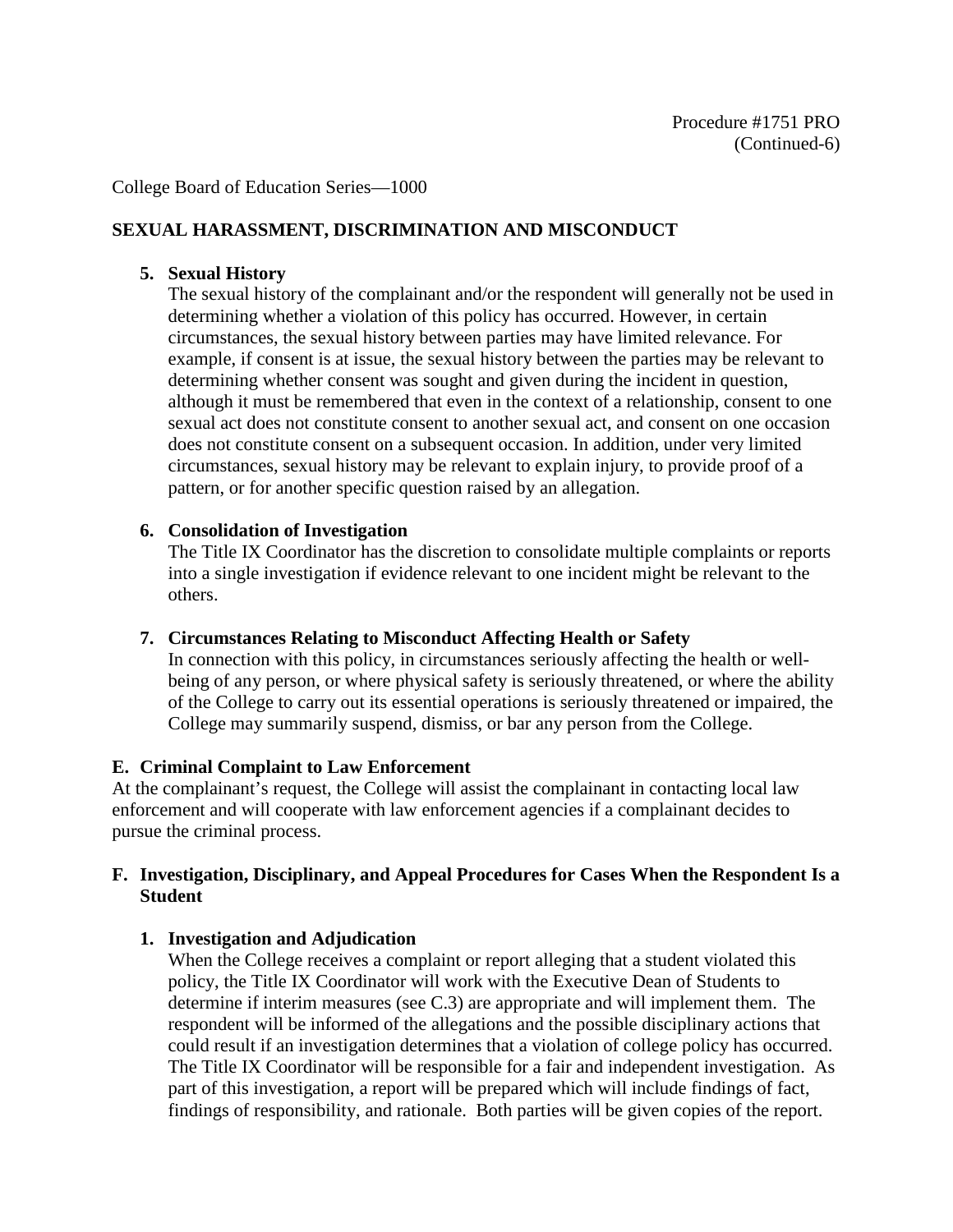## **SEXUAL HARASSMENT, DISCRIMINATION AND MISCONDUCT**

After reviewing the investigative report, each party will have an opportunity (1) to meet again with the investigator, (2) to respond in writing, and (3) to request the collection of other information. If any additional information is gathered, it will be shared with both parties and each will have the opportunity for further response. The investigator will designate reasonably prompt time frames to ensure a timely completion of the process but also an adequate opportunity for both sides to respond thoroughly to the information gathered in the investigation. During the investigation, either party may be accompanied by a person of their choice.

The Executive Dean of Students will consult with the Title IX Coordinator and determine whether the respondent violated College policy or Student Rights and Responsibilities. This determination will be based on the preponderance of evidence standard. Preponderance of evidence means that it is more likely than not that a respondent violated College policy.

As part of this investigation, an outcome letter will be prepared which will include findings of fact, findings of responsibility, and rationale.

This letter will be provided to both parties. The contents of the letter may be modified subject to the limitations of FERPA and other relevant federal or state privacy laws. Where a policy violation has occurred by the Respondent, the outcome letter will be provided to the Respondent.

#### **2. Discipline**

If a student is found responsible for violating College policy, the Executive Dean of Students will determine the discipline. It will be determined based on the seriousness of the violation(s) and the student's previous disciplinary history (if any). Remedial measures will be determined based on the need to afford the parties an educational environment free from discrimination under Title IX. The findings regarding fact and responsibility, as well as the decision regarding the penalty in cases where violations of College policy have occurred, will be conveyed to the parties at the same time in writing. The notification will include the parties' appeal rights.

#### **3. Rights of Appeal**

Both parties have equal rights to an impartial appeal. An appeal is not to initiate a review of substantive issues of fact or a new determination of whether a violation of College rules has occurred. The grounds for an appeal are limited to the following considerations:

a. There is substantial relevant information that was not presented, and reasonably could not have been presented during the investigation;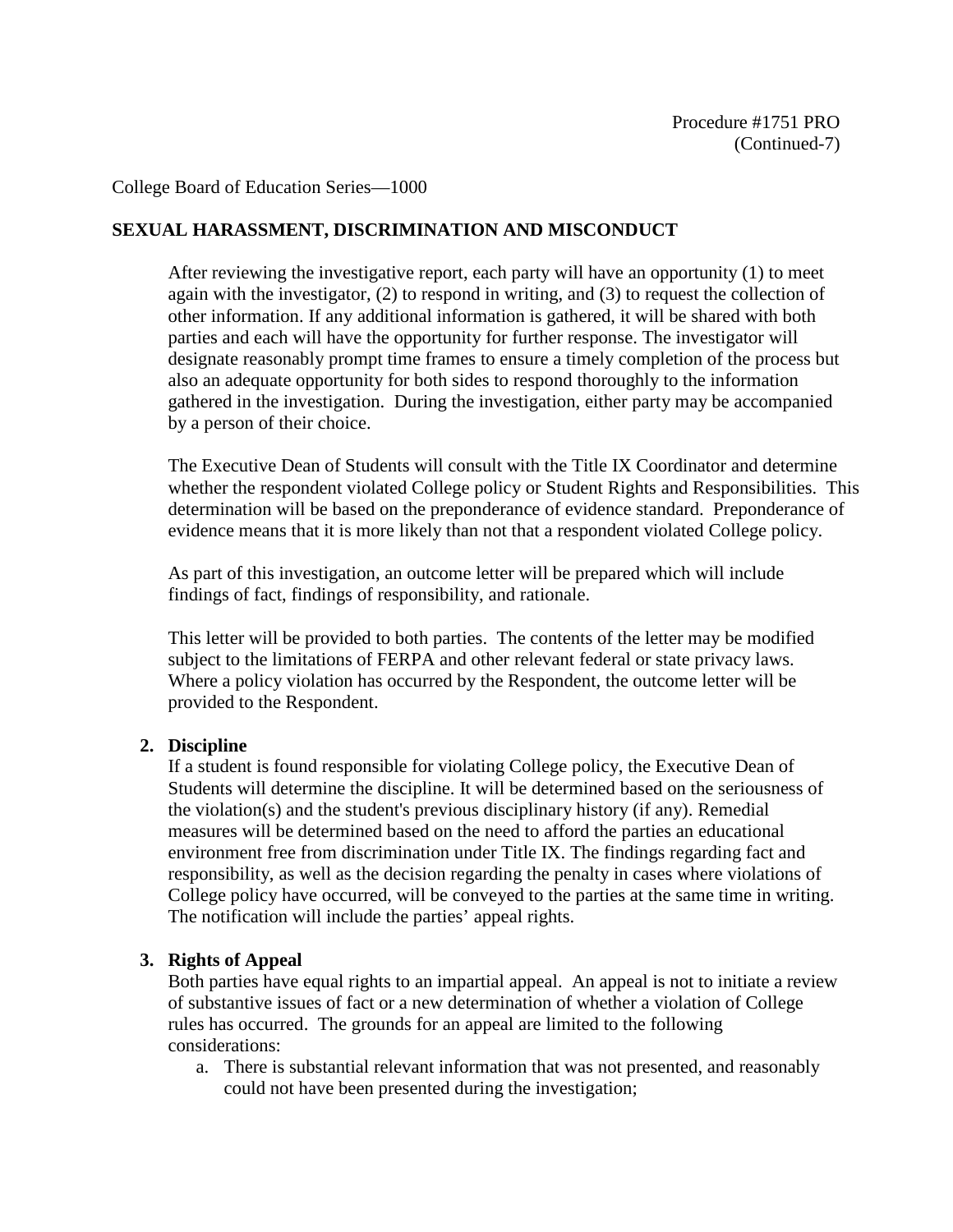## **SEXUAL HARASSMENT, DISCRIMINATION AND MISCONDUCT**

- b. The imposed penalty does not fall within the range of penalties imposed for similar misconduct; or
- c. There was procedural unfairness during the disciplinary process.

The College President makes the decision on appeals and may uphold the original decision, alter the imposed penalty, or return the case for additional proceedings or other action. The President's decision is final.

Appeals must be written and filed with the President's office within seven (7) calendar days from the day the original decision is issued. If either party files an appeal, the President's Office will notify the other party in writing.

### **4. Status While Action is Pending**

Pending action, the respondent may be permitted to be on campus, attend classes, and make use of some or all College facilities, except for circumstances relating to the physical or emotional safety or well-being of a member (or members) of the College community, or the ability of the College to carry out its essential functions. Certain restrictions may be imposed by the Title IX Coordinator in order to provide the parties with an educational environment free from discrimination under Title IX.

### **G. Investigation, Disciplinary, and Appeal Procedures for Cases When the Respondent Is an Employee**

#### **1. Investigation and Adjudication**

When the Title IX Coordinator receives a complaint or report alleging that an employee violated this policy, the Title IX Coordinator will work with the immediate supervisor to determine if any interim measures (seeC.3) are appropriate. The Title IX Coordinator will retain primary responsibility for processing the complaint, including responsibility for a fair and independent investigation.

As part of this investigation, an outcome letter will be prepared by the investigator which will include findings of fact, findings of responsibility, and rationale. In determining findings of fact, the "preponderance of the evidence" standard will be used. This means that a policy will be found to have been violated if it is more likely than not that the prohibited conduct occurred.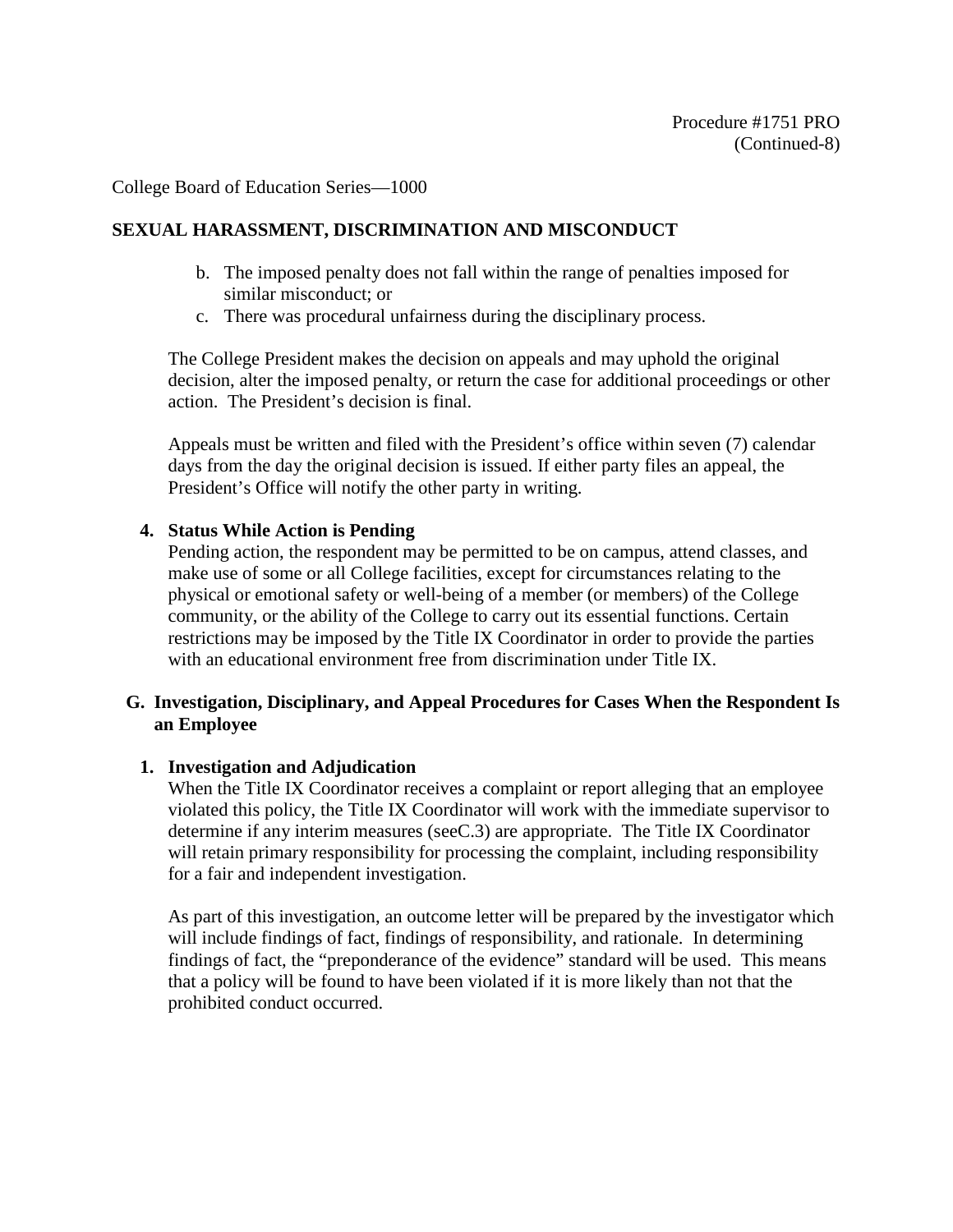## **SEXUAL HARASSMENT, DISCRIMINATION AND MISCONDUCT**

This letter will be provided to both parties. The contents of the letter may be modified subject to the limitations of FERPA and other relevant federal or state privacy laws. Where a policy violation has occurred by the Respondent, the outcome letter will be provided to the Respondent's supervisor, Dean/Director, and Director of Human Resources.

#### **2. Discipline**

If it is determined that an employee has violated college policy, the immediate supervisor will consult with the Title IX Coordinator and the Director of Human Resources, and determine the appropriate discipline. The discipline will be consistent with the appropriate bargaining unit agreement and the administrative handbook. Discipline will previous disciplinary history (if any).

#### **3. Rights of Appeal**

Both parties have equal rights to an impartial appeal. In cases where the respondent is a represented employee, the appeal process will be determined by the appropriate collective bargaining agreement or the administrative handbook.

In a case where the respondent is a non-represented employee, the College President will make the final decision on appeals. An appeal is not to initiate a review of substantive issues of fact or a new determination of whether a violation of College rules has occurred. The grounds for an appeal are limited to the following considerations:

- a. There is substantial relevant information that was not presented, and reasonably could not have been presented during the investigation;
- b. The imposed penalty does not fall within the range of penalties imposed for similar misconduct; or
- c. There was procedural unfairness during the disciplinary process.

For non–represented employees, the College President makes the decision on appeals and may uphold the original decision, alter the imposed penalty, or return the case for additional proceedings or other action. The President's decision is final.

Appeals must be written and filed with the President's office within seven (7) calendar days from the day the original decision is issued. If either party files an appeal, the President's Office will notify the other party in writing.

#### **H. Procedures Where One Party is a Member of the College Community and the Other Party is a Non-Member of the College Community**

When a third party, (i.e., a non-member of our College community) is involved as a complainant or a respondent, the College will use disciplinary procedures that are generally consistent with the other disciplinary procedures, appropriately modified based on the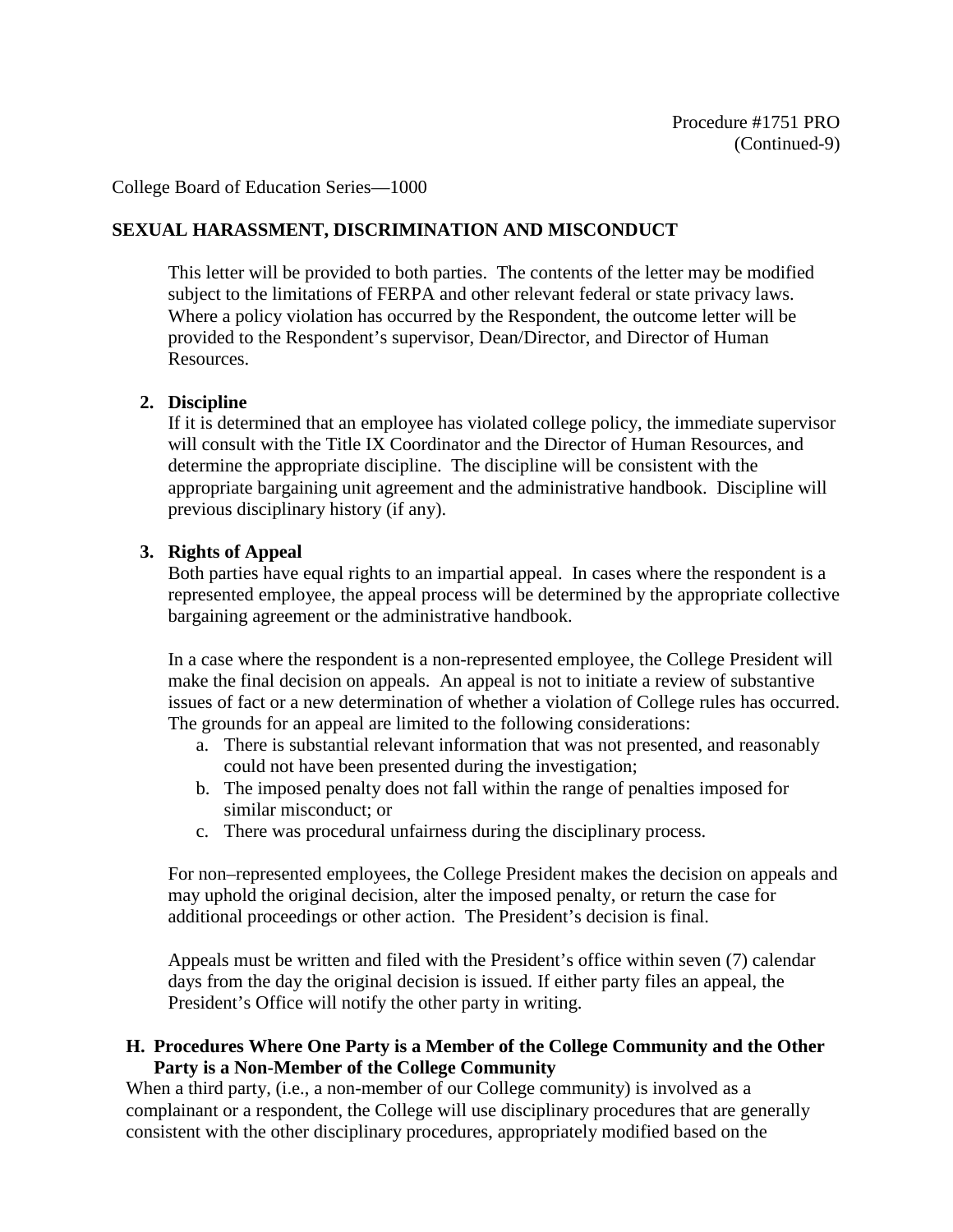## **SEXUAL HARASSMENT, DISCRIMINATION AND MISCONDUCT**

particular circumstances involved and taking into account privacy requirements. In no case will a member of our community (i.e., current student, faculty member or staff member) be afforded lesser rights or lesser opportunities to participate in the disciplinary proceeding than the non-member of the College community.

### **I. Range of Penalties under This Policy and Disciplinary Procedures**

Members of the College community may be subject to disciplinary penalties for violating this policy.

### **1. Additional Measures**

If a respondent is found responsible for violating this policy, the complainant may request measures not already in place, such as a one-way no contact order. The College will promptly implement the measures as appropriate. The burden of the measures will not be placed on the complainant.

### **2. Penalties Applicable to Students**

For violations of this policy by students, the penalties, in ascending order of severity, are:

- **a. Warning.** A formal reprimand that may be taken into account in judging the seriousness of any future violation.
- **b. Disciplinary Probation.** Disciplinary probation is a more serious reprimand for a definite amount of time. It implies that any future violation, of whatever kind, during that time, may be grounds for suspension, suspension with conditions, or in especially serious cases, expulsion from the College. Disciplinary probation will be taken into account in judging the seriousness of any subsequent infraction even if the probationary period has expired. Disciplinary probation appears on an individual's permanent record at the College (but not on the transcript) and may be disclosed in response to requests for which the student has given permission or as otherwise legally required.
- **c. Suspension**. This involves the removal from the College for at least the period of time specified by the suspension. In cases of suspension, relevant information remains on the student's permanent record and may be disclosed in response to requests for which the student has given permission or as otherwise legally required.
- **d. Suspension with Conditions**. This involves the removal from the College for at least the period of time specified by the suspension, with the suspension to continue until certain conditions have been fulfilled. These conditions may include, but are not limited to, restitution of damages or counseling. A suspension with conditions is recorded on a student's transcript. Relevant information remains on the student's permanent record and may be disclosed in response to requests for which the student has given permission or as otherwise legally required.